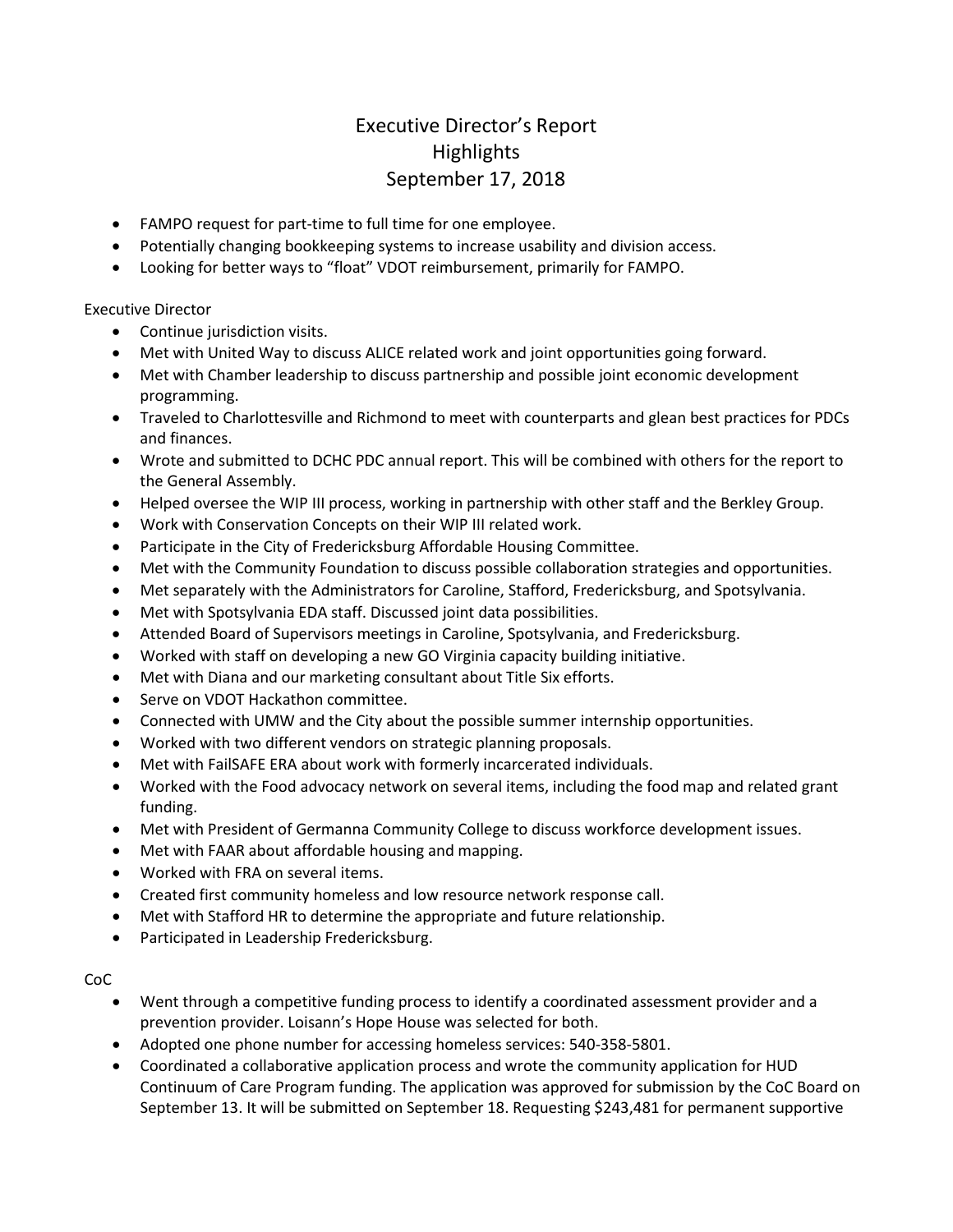housing, \$50,000 for rapid re-housing, \$55,125 for HMIS, and \$11,970 for planning. This is the maximum amount the CoC is able to request.

- Submitted grant proposal for Mary Washington Hospital Community Benefit Fund. Requesting \$20,000 for the Unsheltered Homelessness Initiative. (copy of the proposal in meeting folder)
- Submitted Homeless Outcomes Community Report to DHCD on behalf of CoC. (copy of the report in meeting folder)
- Helped 4 grantees submit ESG CAPERs to HUD.
- Held one full CoC membership meeting and 20+ committee/working group meetings.
- Adopted new branding identity.
- Attended National Conference on Ending Homelessness.
- Began chairing the Emergency Food & Shelter Program local boards.
- Presented on unsheltered homelessness at City Council Work Session.

#### GO Virginia

- Got two more projects under contract (total now 4).
- Submitted Germanna Community College Apprenticeship Network application to State GO Virginia Board. Will be reviewed at the October 9 State Board meeting. (copy of the proposal in meeting folder)
- Held August Regional Council meeting.
- Adopted new and improved application process.
- Attended first PamunkeyNet Advisory Committee Meeting.

#### WIP III

- Hosted 1 stakeholder meeting.
- Submitted a first interim report.

#### CZM

• Attended Coastal Policy Team Meeting.

#### Native Plants

- Submitted application for demonstration garden at Cedell Brooks, Jr. Park in King George County. Application approved, and contract signed. (copy of the proposal in meeting folder)
- Submitted request for DHR review of the site.

#### **Other**

- Attended VAPDC Conference.
- Helped organize Composting Forum.
- Continued work with Opiate Treatment & Recovery Taskforce.

#### FAMPO

- Regional SMART SCALE applications submitted by August 8 deadline.
- FAMPO Region passes Air Quality Conformity tests. Conformity Analysis Report approved on August 8.
- FAMPO provides input to VDOT on three potential STARS Studies.
- Potential Stafford County Study.
- Potential Spotsylvania County Studies.
- FAMPO kicks off 2050 Long Range Transportation Plan effort.

For GW Ride Connect See DRPT reports.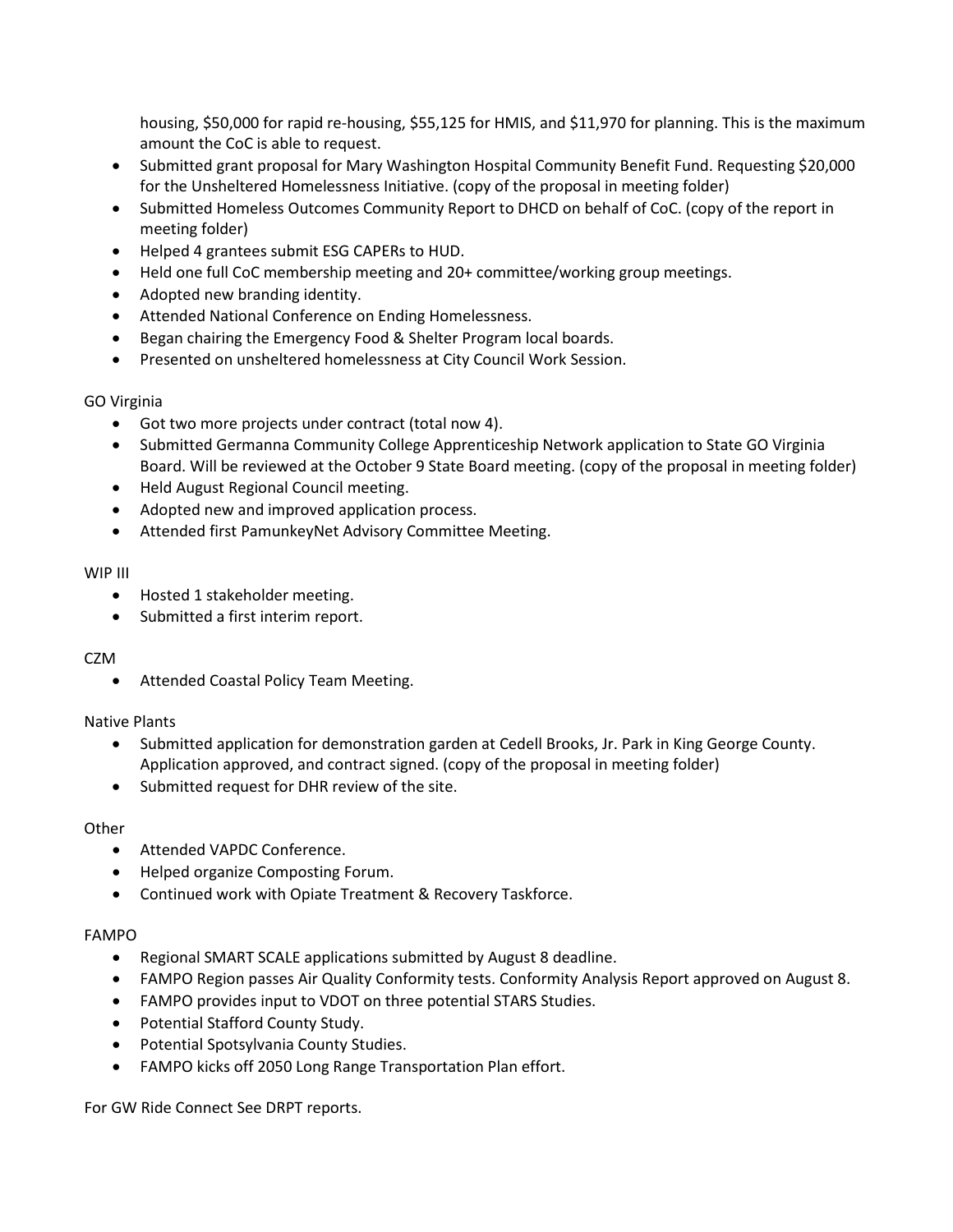

Date: May 18, 2018

| Quarter Covered by Report: 4th                        |                         | Quarterly Meeting: In Person         |                   |  |  |  |  |  |  |  |
|-------------------------------------------------------|-------------------------|--------------------------------------|-------------------|--|--|--|--|--|--|--|
| <b>GRANT INFORMATION</b>                              |                         |                                      |                   |  |  |  |  |  |  |  |
| Project #:<br>71018-03                                | Grant Name:             | <b>TDM Operating Assistance GWRC</b> |                   |  |  |  |  |  |  |  |
| <b>GRANTEE INFORMATION</b>                            |                         |                                      |                   |  |  |  |  |  |  |  |
| Jurisdiction<br>George Washington Regional Commission |                         |                                      |                   |  |  |  |  |  |  |  |
| <b>GWRideConnect</b><br><b>TDM</b> Program            |                         |                                      |                   |  |  |  |  |  |  |  |
| <b>REPORTING CONTACT</b>                              |                         |                                      |                   |  |  |  |  |  |  |  |
| <b>First Name:</b><br>Diana                           |                         | Last Name:<br>Utz                    |                   |  |  |  |  |  |  |  |
| Title:                                                | Director, GWRideConnect | Email:<br>Utz@gwregion.org           |                   |  |  |  |  |  |  |  |
| <b>BUDGET UPDATE</b>                                  |                         |                                      |                   |  |  |  |  |  |  |  |
| <b>Grant Total</b>                                    | <b>YTD</b> Expended     | <b>Remaining Budget</b>              | % of Budget Spent |  |  |  |  |  |  |  |
| 481,192                                               | 481,192                 | $\overline{0}$                       | 100               |  |  |  |  |  |  |  |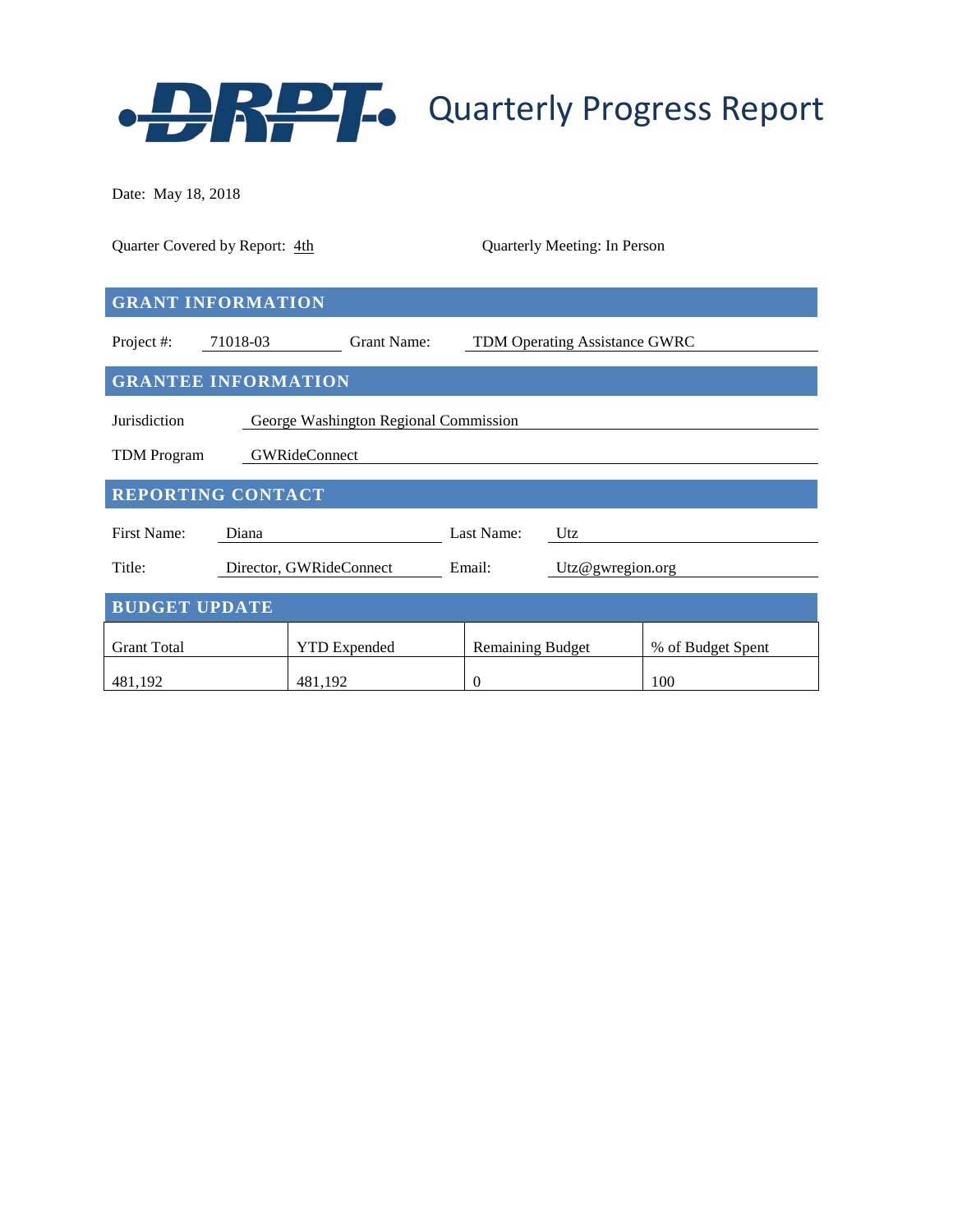# PROGRAM COMPONENT UPDATE

#### **FREE RIDESHARE MATCHING PROGRAM**

GWRideConnect assisted and /or matched 5,745 clients the fourth quarter of FY18

# ANTICIAPTED OUTCOMES/DELIVERABLES

| This program assists thousands of residents<br>each year, matching them to existing transit,<br>vanpool and carpool providers. | See results below<br>٠                                                                      |
|--------------------------------------------------------------------------------------------------------------------------------|---------------------------------------------------------------------------------------------|
| New GWRideConnect clients matched                                                                                              | We received 229 new clients this quarter, a little less<br>٠<br>than the last qtr. of FY18  |
| Previous Applicants Assisted, matched again or updated                                                                         | We assisted $2,684$ previous clients $(1,400$ more<br>٠<br>previous clients than last qtr). |
| Commuter Connections clients assisted and matched                                                                              | 2,440 Commuter Connections clients were matched<br>this quarter, (450 more than last qtr.). |
| General Rideshare Client Assists                                                                                               | 163 clients (23 more) received general rideshare /<br>٠<br>transit information.             |
| <b>GWRideConnect Client Follow Up provides assistance</b><br>to all clients to provide additional assistance.                  | 229 clients that received previous rides haring<br>٠<br>information were surveyed.          |

#### NOTABLE FOURTH QUARTER PROGRESS

None

#### ANTICIPATED FOURTH QUARTER PROGRESS

None

#### UNANTICIPATED DEVELOPMENTS OR CHALLENGES WITH COMPONENT

Numbers are slightly down for the fourth quarter, however website traffic is higher than average.

#### **GWRIDECONNECT WEBSITE**

#### NOTABLE FOURTH QUARTER PROGRESS/ACCOMPLISHMENTS

GWRideConnect had 18,308 visitors to the GWRideConnect Website this quarter, 3,622 more than last quarter.

The Vanpool Connections Page /the most popular page **The vanpool connections page had 4,587 (611 more**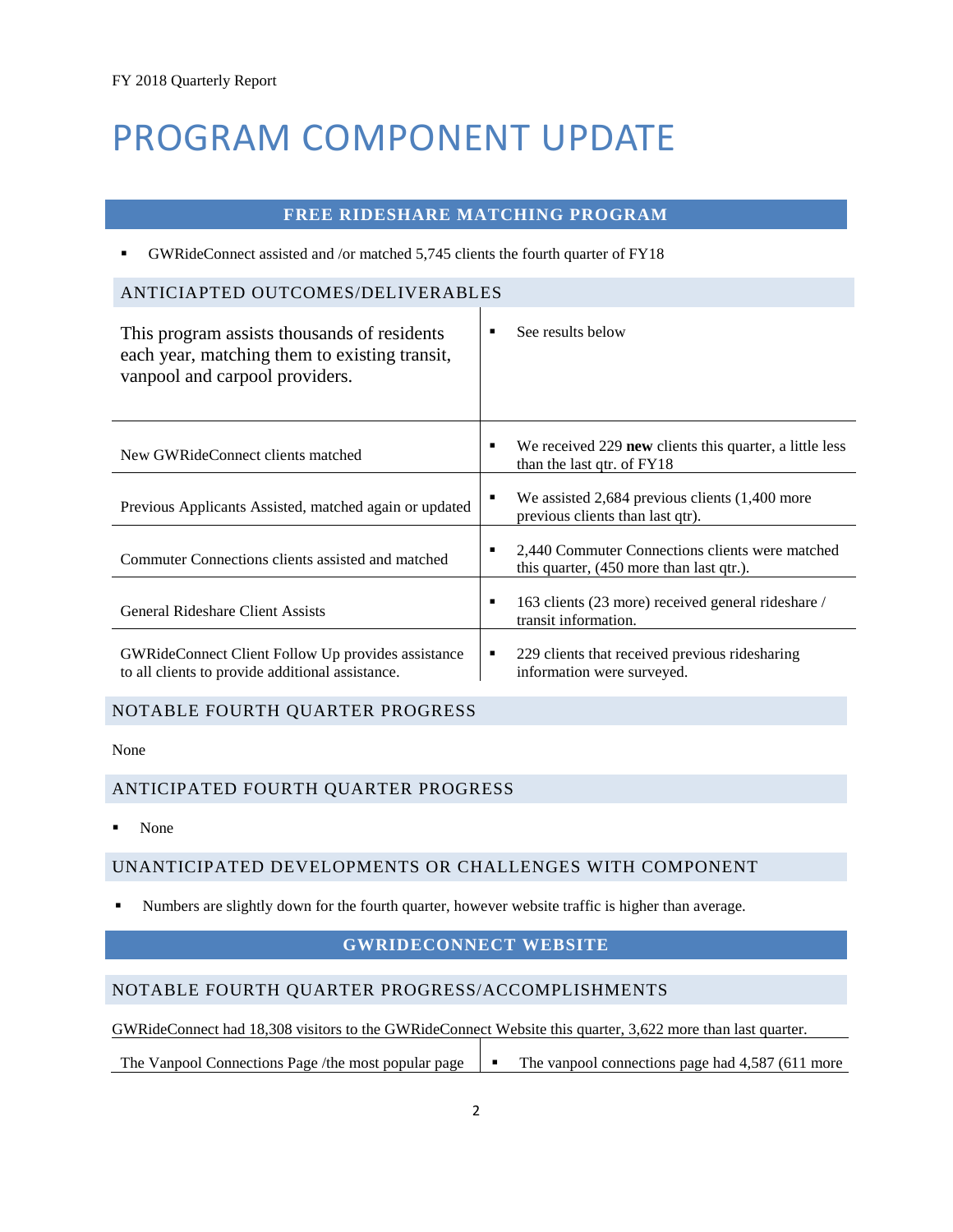#### FY 2018 Quarterly Report

| on the site                                                | than last quarter) visitors to the page.                                                                                                                                                                                                                                   |
|------------------------------------------------------------|----------------------------------------------------------------------------------------------------------------------------------------------------------------------------------------------------------------------------------------------------------------------------|
| The Vanpools Seeking Riders section of the vanpool<br>page | This portion of the vanpool Connections webpage<br>٠<br>had 848 visitors this quarter, 168 more than last<br>quarter. 142 visitors logging in resulted in 24 new<br>applicants, 36 previous applicants requesting<br>assistance and 16 clients from outside of the region. |

#### ANTICIPATED FOURTH QUARTER PROGRESS

None

#### UNANTICIPATED DEVELOPMENTS OR CHALLENGES WITH COMPONENT

None

### **VANPOOL FORMATION, MAINTENANCE AND ASSISTANCE**

#### NOTABLE FOURTH QUARTER PROGRESS/ACCOMPLISHMENTS

We formed 7 new vanpools this quarter and assisted existing vanpools 1,489 times.

#### ANTICIPATED FOURTH QUARTER PROGRESS

None

#### UNANTICIPATED DEVELOPMENTS OR CHALLENGES WITH COMPONENT

None

#### **ADVANTAGE SELF-INSURANCE POOL PROGRAM**

#### NOTABLE FOURTH QUARTER PROGRESS/ACCOMPLISHMENTS

- GWRideConnect staff spent 300 hours working on the program this quarter, sent 3 monthly reports to the Division of Risk Management and 1 quarterly report.
- Staff assisted the 79 vanpool operators that have 290 active vanpools in the program with billing, enrollment of new vanpools, issuing Certificates of Insurance and corresponding insurance cards, providing claims information and DMV assistance.

#### UNANTICIPATED DEVELOPMENTS OR CHALLENGES WITH COMPONENT

 Staff met with DRPT staff, our CTB representative and the GWRC Chairman to discuss the program and future stability of the pool. DRPT is looking into ways to incorporate the Advantage pool into the VA Transit Liability Pool.

### **NATIONAL TRANSIT DATABASE VANPOOL ALLIANCE PROGRAM**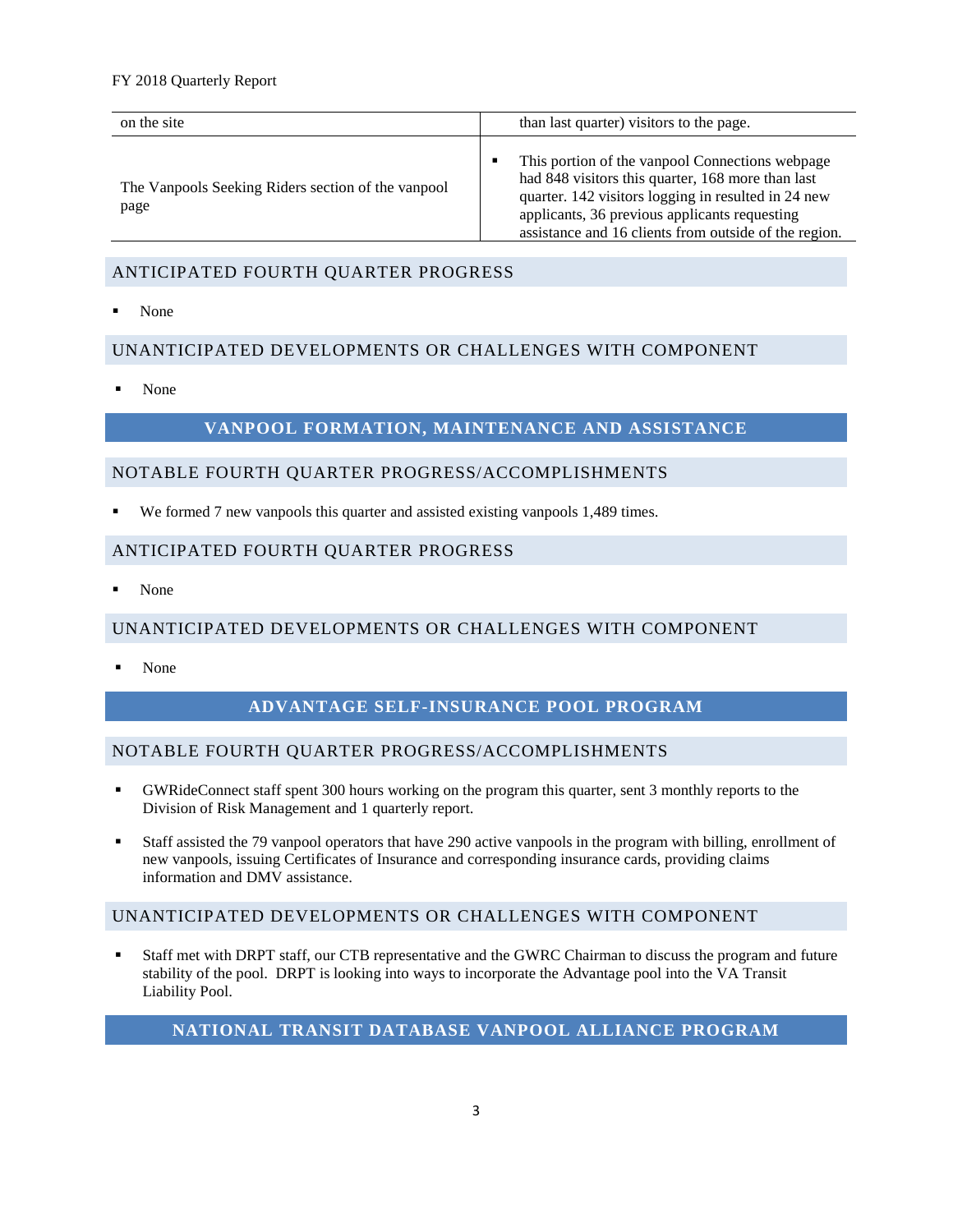#### NOTABLE FOURTH QUARTER PROGRESS/ACCOMPLISHMENTS

 GWRideConnect will assist the Alliance in the upcoming drive to attract new vanpools along the I-95 corridor with their increase of \$200 to \$400 per month stipend for participating operators. This qtr. 7 new vanpools from the GWRC region enrolled in the Vanpool Alliance Program.

#### ANTICIPATED FOURTH QUARTER PROGRESS

None

#### UNANTICIPATED DEVELOPMENTS OR CHALLENGES WITH COMPONENT

None

#### **CARPOOL FORMATION, MAINTENANCE AND ASSISTANCE**

#### NOTABLE FOURTH QUARTER PROGRESS/ACCOMPLISHMENTS

- GWRideConnect continues to promote carpools and slugging in the corridor. Carpool promotion is part of ongoing monthly advertising efforts.
- GWRideConnect formed and assisted 8 existing carpools this quarter.
- The Carpool Connections webpage had 2,125 visitors this quarter, 578 more than last qtr.

#### UNANTICIPATED DEVELOPMENTS OR CHALLENGES WITH COMPONENT

#### **COMMUTER BUSES**

#### NOTABLE FOURTH QUARTER PROGRESS/ACCOMPLISHMENTS

This quarter staff has continued working with FAMPO and FRED to develop 3 new FRED routes in King George, Caroline and Stafford Counties. Staff created a commuter survey instrument for Dahlgren commuters to determine usage of a new system. Staff has been working with FRED to promote a commuter service to the VRE trains from Caroline County.

- GWRideConnect supports Commuter bus in the region by listing the runs on matchlists that go out to commuters.
- GWRideConnect promotes Commuter buses on their website and had 5,274 (1,563 more than last qtr.) visitors to the Transit Options page this quarter.
- GWRideConnect distributed 223 FRED schedules to clients this quarter.
- Staff reached out the Fredericksburg Area Association of Realtors so that they could help advertise the Downtown Trolley Circulator. They distributed electronically 1,600 Trolley Maps.
- Staff is a voting member of the FRED Public Transit Advisory Board and attended meetings in April and July.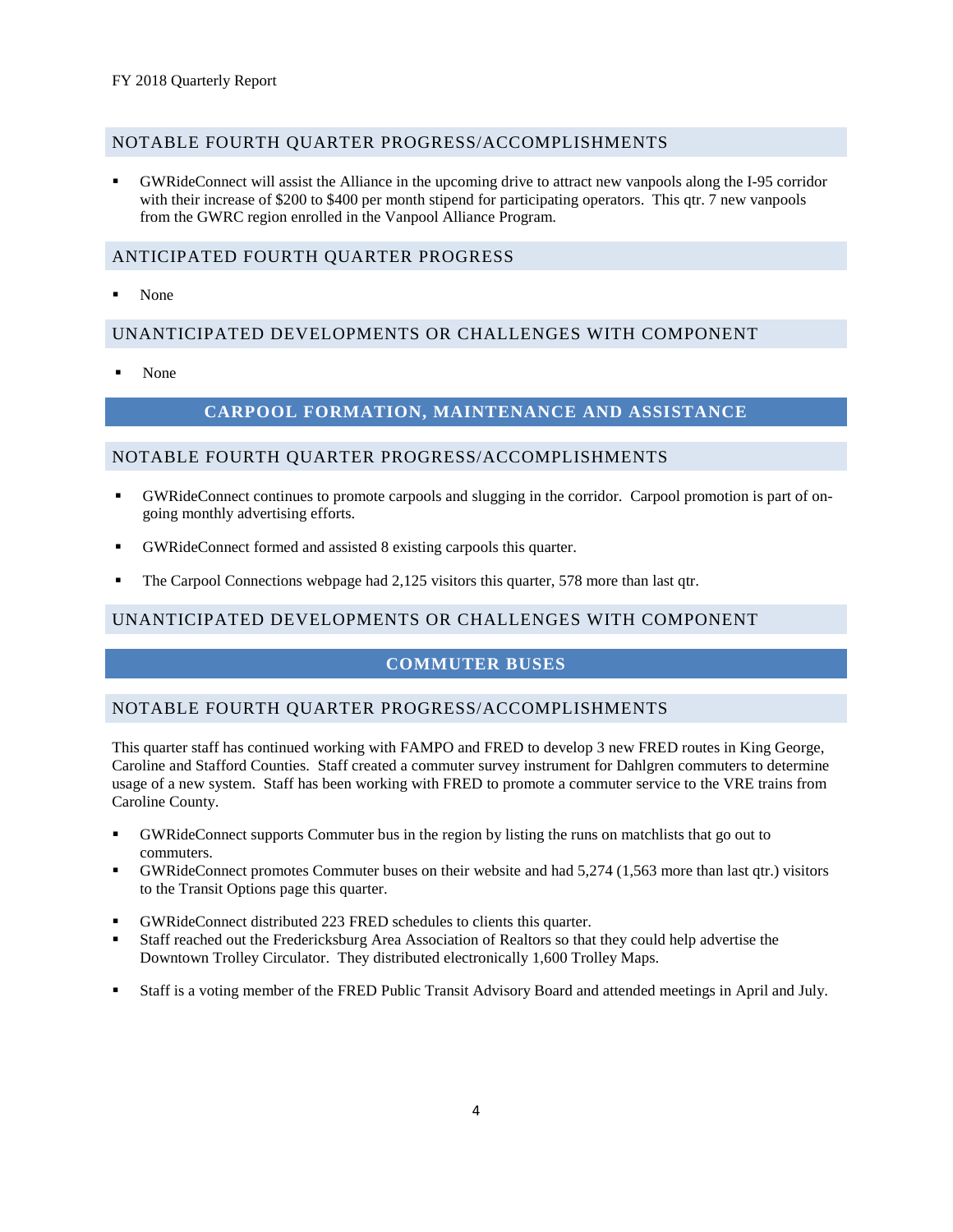#### **ADVERTISING CAMPAIGNS**

#### NOTABLE FOURTH QUARTER PROGRESS/ACCOMPLISHMENTS

 GWRideConnect conducted the Winter Advertising Campaign in January and February with radio advertising and winter themed display ads in the Fredericksburg Free Lance-Star.

| Display Ads / Radio Commercials | Display ads ran in the Fredericksburg Free-Lance Star 20<br>times this quarter with spring and summer themed<br>advertisements. In addition to this for the first time,<br>GWRideConnect was able to run 3 full page ads in the<br>Free-Lance Star!                                                                            |
|---------------------------------|--------------------------------------------------------------------------------------------------------------------------------------------------------------------------------------------------------------------------------------------------------------------------------------------------------------------------------|
| Social Media Marketing Campaign | GWRideConnect appeared on Google 11,297 times this<br>quarter. The number of impressions resulted in 6,487<br>clicks to the website.<br>Facebook advertising continued throughout the quarter.<br>The GWRideConnect Facebook Page now has over 13,848<br>people that follow the page, more than the City of<br>Fredericksburg. |
| Winter Marketing Campaign       | The Spring / Summer Marketing Campaign kicked off with<br>radio commercials in May and June that ran on 3 local<br>radio stations during drive times. The Ads for the 4th<br>quarter ran during the traffic and weather updates 726 total<br>times.                                                                            |

#### ANTICIPATED FOURTH QUARTER PROGRESS

• None

#### UNANTICIPATED DEVELOPMENTS OR CHALLENGES WITH COMPONENT

None

#### **EMPLOYER OUTREACH**

#### NOTABLE FOURTH QUARTER PROGRESS/ACCOMPLISHMENTS

- Staff attended job fairs in May at the Pentagon and in June at Fort Belvoir.
- Naval Facilities Engineering Command (Dahlgren) Staff continues to work with key staff at NSWC, Dahlgren, the region's largest employer to discuss the GWRideConnect program and potential transit endeavors into King George County.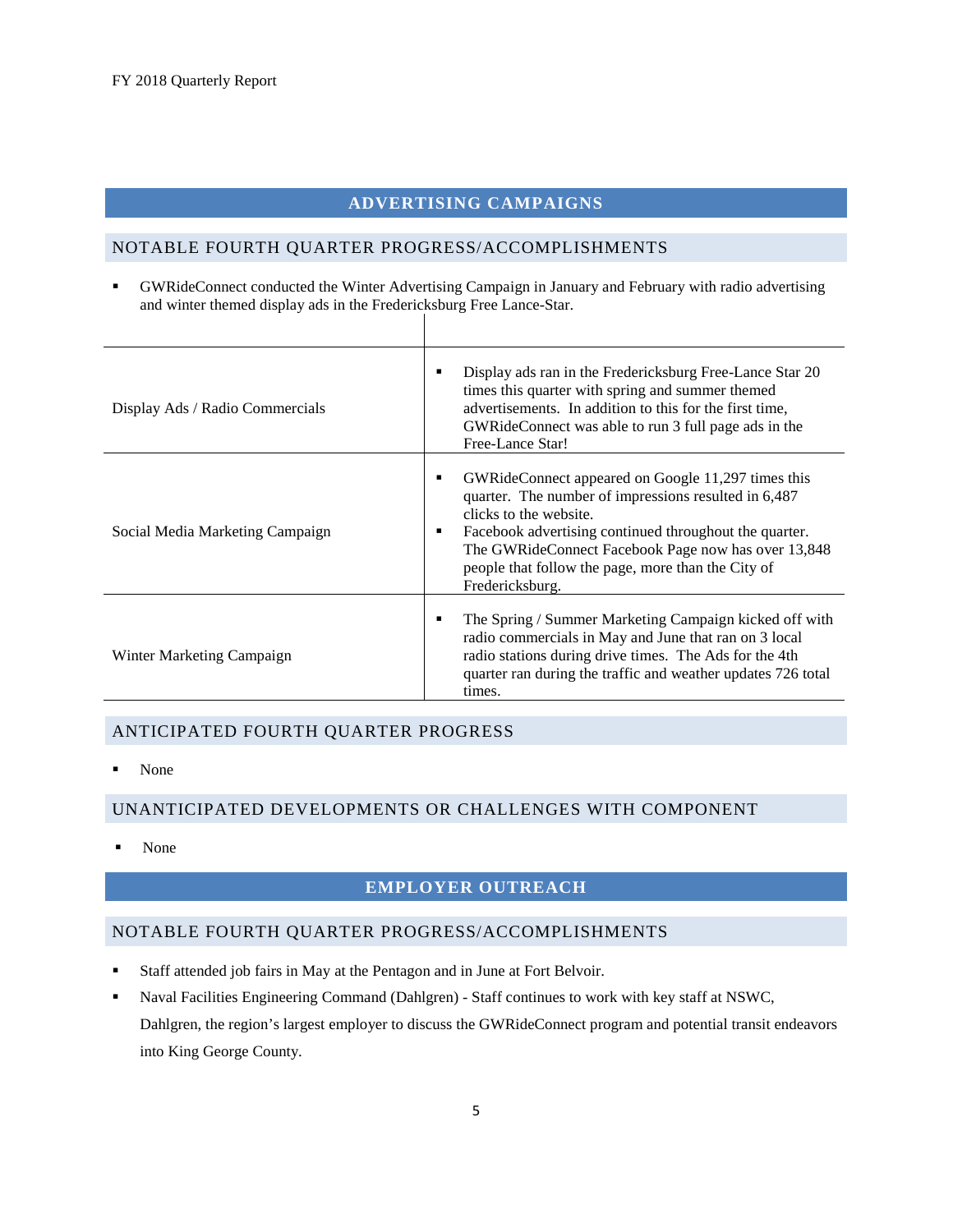FY 2018 Quarterly Report

- Realtor Outreach / Community Outreach staff reached out this quarter to area realtors to educate them about GWRideConnect and to provide them with both electronic and paper GWRideConnect flyers.
- Staff reached out to the libraries in the region and provided them with GWRideConnect flyers to keep in their branches.
- Staff provided 215 GWRideConnect flyers in total.
- Staff provided the Fredericksburg Area Association of Realtors Downtown Trolley flyers that were distributed electronically to 1,600 persons

#### ANTICIPATED FOURTH QUARTER PROGRESS

None

#### UNANTICIPATED DEVELOPMENTS OR CHALLENGES WITH COMPONENT

None

#### **TDM, BIKE AND PEDESTRIAN PLANNING**

#### NOTABLE FOURTH QUARTER PROGRESS/ACCOMPLISHMENTS

None this quarter.

#### ANTICIPATED FOURTH QUARTER PROGRESS

None

#### UNANTICIPATED DEVELOPMENTS OR CHALLENGES WITH COMPONENT

None

#### **TRAVEL AND TRAINING**

#### NOTABLE FOURTH QUARTER PROGRESS/ACCOMPLISHMENTS

 Three GWRideConnect staff members attended the ACT TDM Forum in Harrisonburg in June. Staff is attending the Act National Conference.

#### ANTICIPATED FOURTH QUARTER PROGRESS

None

#### UNANTICIPATED DEVELOPMENTS OR CHALLENGES WITH COMPONENT

None

#### **COMPUTER / IT NEEDS**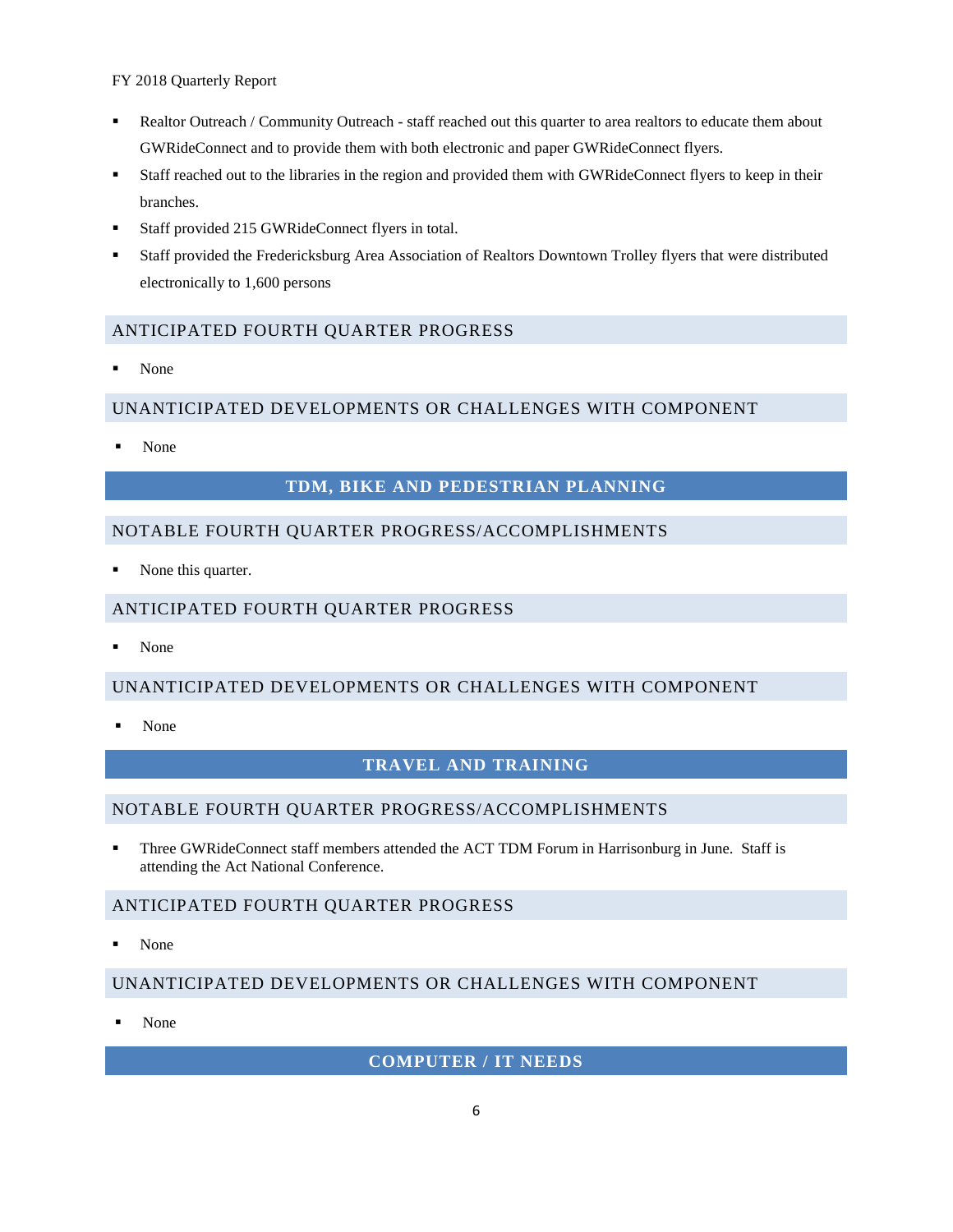#### NOTABLE FOURTH QUARTER PROGRESS/ACCOMPLISHMENTS

Nothing to report

#### ANTICIPATED FOURTH QUARTER PROGRESS

Staff is purchasing computer equipment for existing staff needs.

#### UNANTICIPATED DEVELOPMENTS OR CHALLENGES WITH COMPONENT

■ Click here to enter text.

### **PROGRAM COMPONENT**

#### NOTABLE FOURTH QUARTER PROGRESS/ACCOMPLISHMENTS

■ Click here to enter text.

#### ANTICIPATED FOURTH QUARTER PROGRESS

Click here to enter text.

#### UNANTICIPATED DEVELOPMENTS OR CHALLENGES WITH COMPONENT

Click here to enter text.